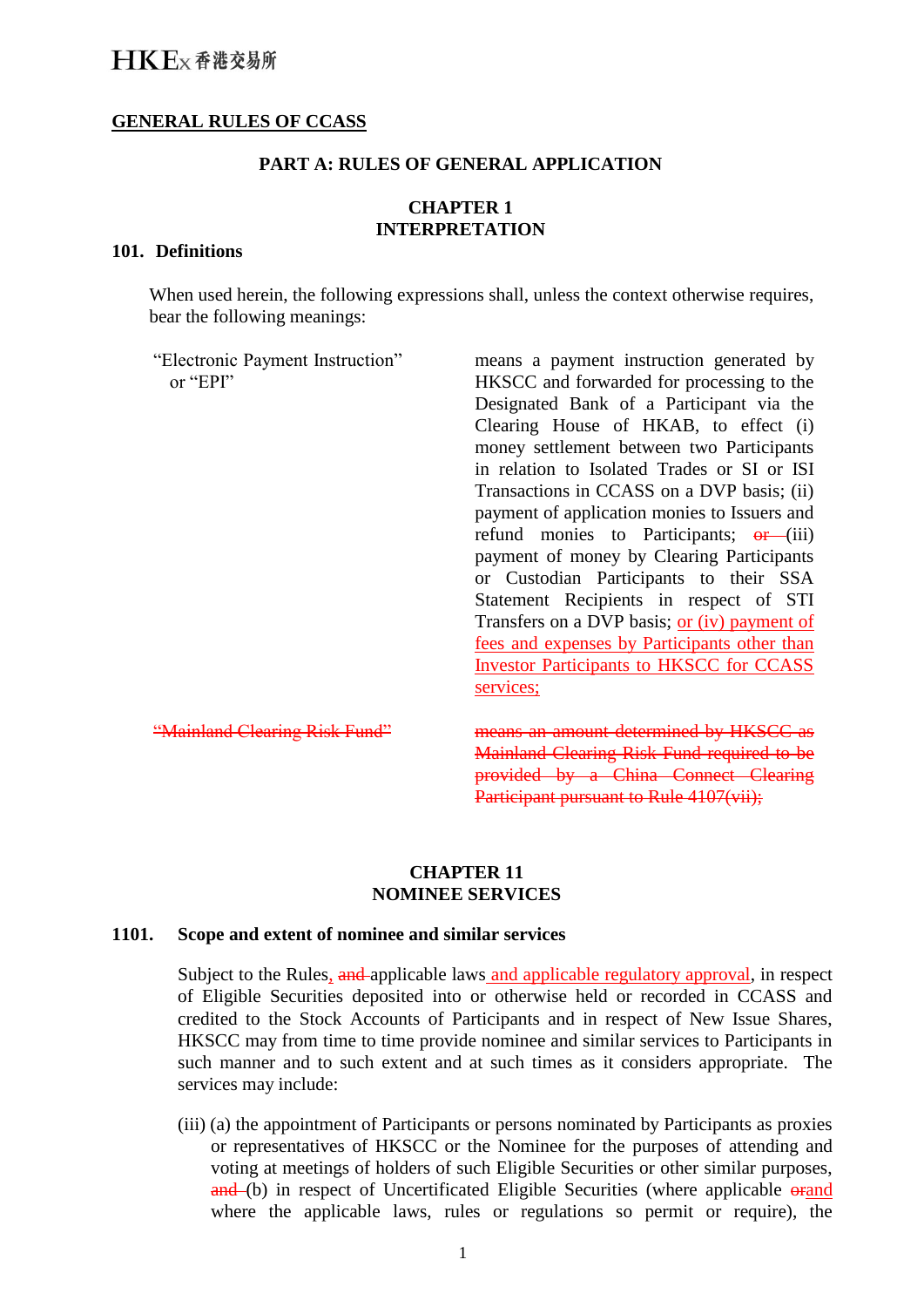# $H$  $K$  $F$  $x$  香港交易所

communication or passing on of any voting or other instructions, proxy nominations or appointments or all-other authorizations, declarations, requests or information received from Participants to the Overseas Issuer or its authorized agents or representatives including the Issuer's principal or branch share registrar; and (c) in respect of China Connect Securities, where applicable and where the applicable laws, rules or regulations or constitutional documents of the relevant issuer so permit or require, the communication or passing on of any voting or other instructions, proxy nominations or appointments or other authorizations, declarations, requests or information received from Participants to the relevant issuer or its authorized agents or representatives;

### **CHAPTER 20 DISCIPLINARY ACTIONS**

#### **2001. Circumstances subject to disciplinary actions**

Subject to Rule 2013, HKSCC may institute disciplinary proceedings against a Participant in respect of an act of misconduct committed or reasonably believed to have been committed by it. An act of misconduct includes:-

- (xiii) if the Participant is a TSF CCASS Participant, a failure to comply with any TSF Participant Registration Criteria or any other conditions or requirements for its continued registration as a TSF CCASS Participant, or a failure to comply with any provisions of, or any of its obligations under, Chapter 12A of the Rules, Section 12A of the Operational Procedures and other related provisions in the Operational Procedures; and
- (xiv) if the Participant is a China Connect Clearing Participant, a failure to comply with any China Connect Clearing Participant Registration Criteria or any other conditions or requirements for its continued registration as a China Connect Clearing Participant, or a failure to comply with any provisions of, or any of its obligations under, Chapter 41 of the Rules, Section 10A of the Operational Procedures and other related provisions in the Rules and Operational Procedures.; and
- (xv) if the Participant is a China Connect Clearing House, a failure to comply with any China Connect Clearing House qualification requirements or any other conditions or requirements for its continued registration as a China Connect Clearing House, or a failure to comply with any provisions of, or any of its obligations under Chapter 42 of the Rules and other related provisions in the Rules and Operational Procedures, including those applicable to a Clearing Agency Participant which is a China Connect Clearing House.

#### **CHAPTER 28 DISCLOSURE**

#### **2801. Disclosure required by law etc.**

HKSCC shall have authority to disclose the details of any information concerning a Participant and a recipient of copies of Corporate Communications in its possession, any information received from a Participant and any other information in connection with a Participant at any time if so required (i) by any applicable law, decree, rule,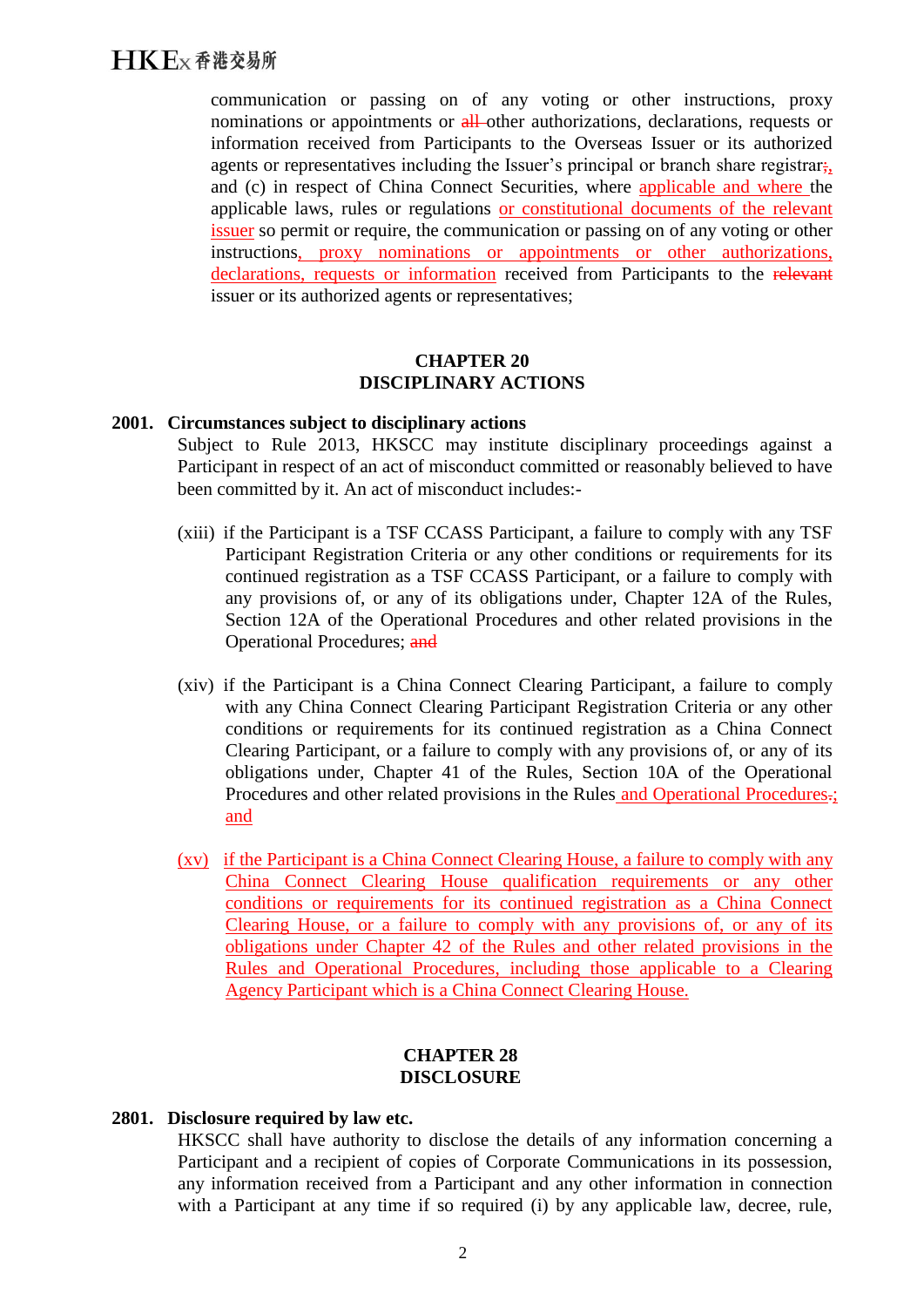# $H$  $K$  $F$  $x$  香港交易所

regulation or order of any government, regulatory authority, court, tribunal, or other competent authority; (ii) pursuant to any requirement or request of any governmental, regulatory or other competent authority whether within or outside Hong Kong (including, but not limited to, the Commission, HKMA and the Inland Revenue Department of the Hong Kong government); or (iii) by or in accordance with the Tax Information Exchange Framework. Without prejudice to the rights and powers of HKSCC under Rules 2803 to 2805, if required for HKSCC to comply with any local or international regulatory standards applicable to it, HKSCC shall also have authority to disclose on an aggregated and/or anonymised basis any information concerning or in connection with a Participant at any time, including disclosure to specified persons or to the public.

## **CHAPTER 35 LATE DELIVERY OF SECURITIES - CNS SYSTEM**

#### **3501A. Default fee and Buy-in for China Connect Securities**

Subject to the Rules, if a China Connect Clearing Participant fails to deliver China Connect Securities on time by the final Batch-settlement-run of such China Connect Securities on the due date (i.e. T day), then without prejudice to such other rights as HKSCC may have under the Rules, HKSCC reserves the right at any time:

(ii) to execute on behalf of any such Participant on  $T+1$  (or, if it is not practicable to do so on T+1, at any time thereafter) a Buy-in via the relevant Trading Link to purchase such China Connect Securities (up to the quantity required, rounded up to the nearest Board Lot if the quantity required is not in full Board Lots).

Further, each such Participant on whose behalf HKSCC executes a Buy-in shall indemnify HKSCC against all costs, fees, expenses, liabilities, losses and damages of any nature whatsoever suffered or incurred by it directly or indirectly arising out of the execution of such a Buy-in by HKSCC, including the Buy-in of any China Connect Securities in excess of the outstanding quantity due to the rounding up of such quantity to the nearest Board Lot.

## **CHAPTER 41 CHINA CONNECT CLEARING SERVICES**

#### **4103. China Connect Clearing Participants and Eligibility Criteria for Registration**

Only China Connect Clearing Participants may use China Connect Clearing Services relating to the clearing and settlement of China Connect Securities Trades.

To be accepted for registration and to remain registered as a China Connect Clearing Participant, a Participant must:

- (a) be a Direct Clearing Participant or a General Clearing Participant;
- (b) undertake to pay HKSCC such amount of Mainland Settlement Deposit, Mainland Security Deposit, Marks, and Collateral and Mainland Clearing Risk Fund as may be specified by HKSCC in accordance with the Operational Procedures; and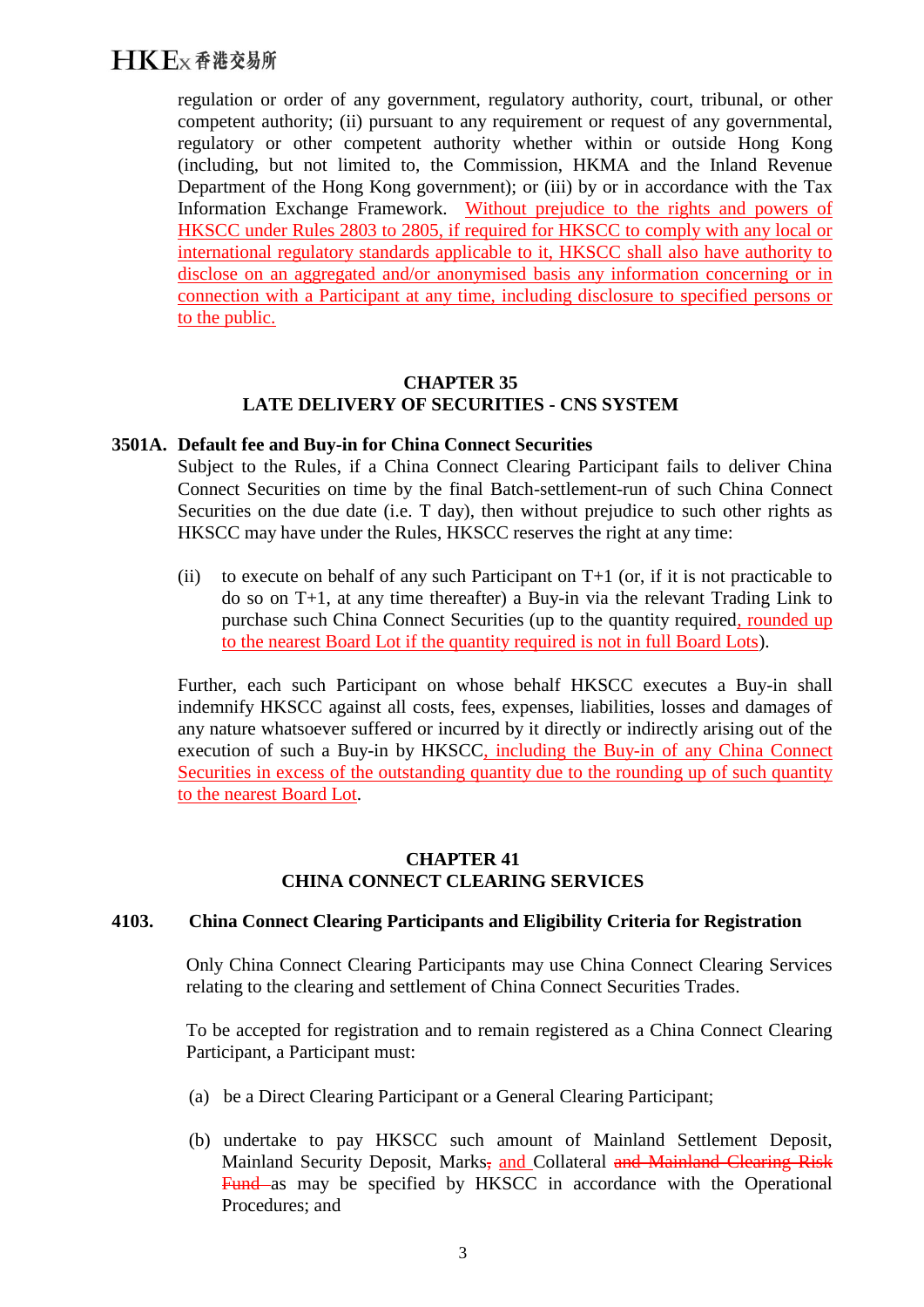(c) meet all other relevant China Connect Clearing Participant Registration Criteria.

## **4107. Risk Management Measures applicable to China Connect Securities Trades**

#### **i. Mainland Settlement Deposit and Mainland Security Deposit**

HKSCC shall have the right to satisfy its obligations as clearing participant to the China Connect Clearing House under the relevant Clearing Link with, or otherwise use, thefunds provided by China Connect Clearing Participants as Mainland Settlement Deposit and Mainland Security Deposit-collected from China Connect Clearing Participants. Without limitation to the foregoing or to application of such funds in accordance with the rules of the China Connect Clearing House, HKSCC may use such funds for money settlement in the event that the usual money settlement procedures between HKSCC and the China Connect Clearing House under the relevant Clearing Link are temporarily delayed or prevented as a result of any typhoon, black rainstorm warning, human error or delay, third party or technical incidents or force majeure events, provided that HKSCC will endeavour to replenish the funds used in such money settlement as soon as practicable. For the avoidance of doubt, in such situations HKSCC shall still be liable to pay to a China Connect Clearing Participant an amount equal to the Mainland Settlement Deposit and Mainland Security Deposit provided by it (less any amount if any used to satisfy obligations and liabilities of such China Connect Clearing Participant) in accordance with Rule 4107(v).

#### **vii. Mainland Clearing Risk Fund [Repealed]**

Each China Connect Clearing Participant shall on demand provide to HKSCC such contributions to the Mainland Clearing Risk Fund as may from time to time be determined by HKSCC to be payable by the China Connect Clearing Participant in respect of its or its NCPs' China Connect Securities Trades if HKSCC as a clearing participant of the China Connect Clearing House under the relevant Clearing Link is required to contribute to the Settlement Risk Fund administered by the China Securities Regulatory Commission and the Ministry of Finance of Mainland China.

HKSCC shall be entitled from time to time and at any time to compute a China Connect Clearing Participant's required contributions to the Mainland Clearing Risk Fund using the formula set forth in the Operational Procedures or such other methods and assumptions as HKSCC may consider appropriate. Unless HKSCC otherwise specifies, Mainland Clearing Risk Fund contribution requirements will be computed with reference to the turnover in China Connect Securities of a China Connect Clearing Participant and its NCPs.

The calculation and collection of contributions to the Mainland Clearing Risk Fund shall be made in accordance with the Operational Procedures.

Unless HKSCC otherwise approves or the Operational Procedures otherwise provide, China Connect Clearing Participants shall provide Mainland Clearing Risk Fund required pursuant to this Rule 4107(vii) in the form of cash in Renminbi. The provision of Mainland Clearing Risk Fund in any other currency or any other form, if it is accepted by HKSCC, shall be subject to such conditions and up to such limits as HKSCC may from time to time determine.